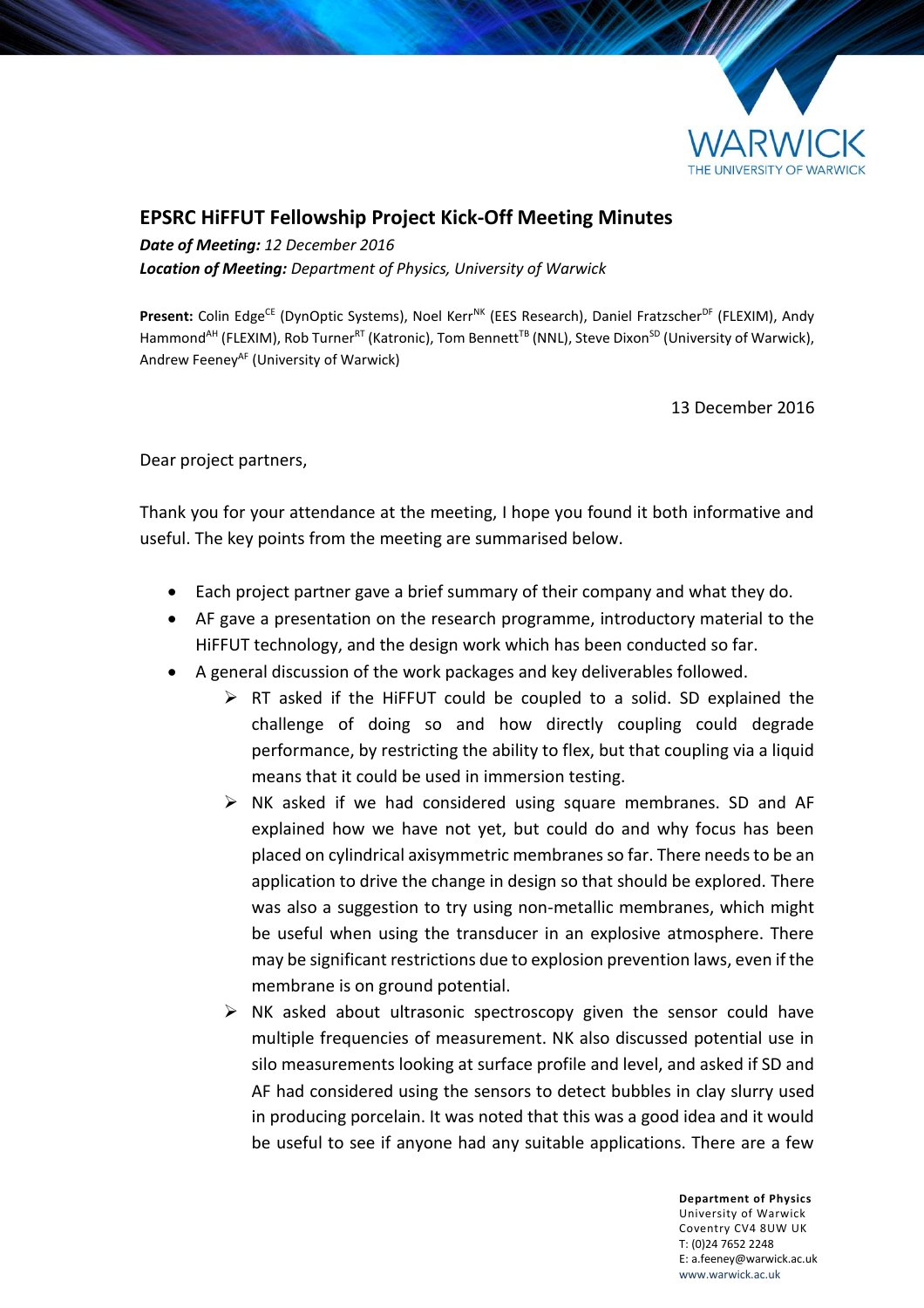ways that profile could be tackled once the sensor design has been redefined.

- $\triangleright$  NK asked if it would be possible to incorporate active damping in some designs of HiFFUT using something like ferrofluids. It was noted that this was a good idea and that this should be revisited once a design of the EMAT driven sensor at the prototype stage is produced.
- $\triangleright$  CE said that he would be interested in seeing if the sensors could operate at approximately 200 Hz over a short path of around 100 mm.
- $\triangleright$  DF suggested using more than one active element in the transducer design.
- $\triangleright$  TB said that radiation hardness is of key interest for the potential application areas of interest to NNL. Also, immersion testing of spent fuel pins is of interest for wall thickness measurement, with a discussion of the inclusion of solid particles in a liquid, potentially with some sizing capability. Radiation hardness is yet unknown. There will be important design considerations for this, given that the transducer epoxy used will not normally be radiation hard. However, direct bonding of the piezo element may be possible. It was also discussed how using low frequency guided waves might in principle enable one to measure wall thickness.
- $\triangleright$  NK asked if SD and AF needed anything from the industry collaborators such as electronics for driving the sensors or access to applications. SD and AF felt that this was a really good idea and invited any of the partners to provide any electronic system performance that they would like to test. SD and AF will also provide sample sensors to the partners in due course.
- $\triangleright$  NK asked if there were any issues regarding discussion outside of meetings. SD said that there was not as far as the work of the University of Warwick is concerned. However, all were asked if they wanted to have an NDA that covered discussions in the project meetings, and they were reminded that NDAs and private discussions could be held outside the regular project meeting if required. It is anticipated that the research presented by the University of Warwick will be pre-competitive and freely disseminated.
- $\triangleright$  SD asked how often meetings were required every 3 or 6 months. The consensus was that meeting should be held once every 3 months, where project partners could join by teleconferencing if they cannot attend in person.
- $\triangleright$  AF asked about correspondence and dissemination of information. It was agreed that a regular update, such as a short report, can be issued to project partners. A report could be made available either on a monthly

**Department of Physics** University of Warwick Coventry CV4 8UW UK T: (0)24 7652 2248 E: a.feeney@warwick.ac.uk <www.warwick.ac.uk>